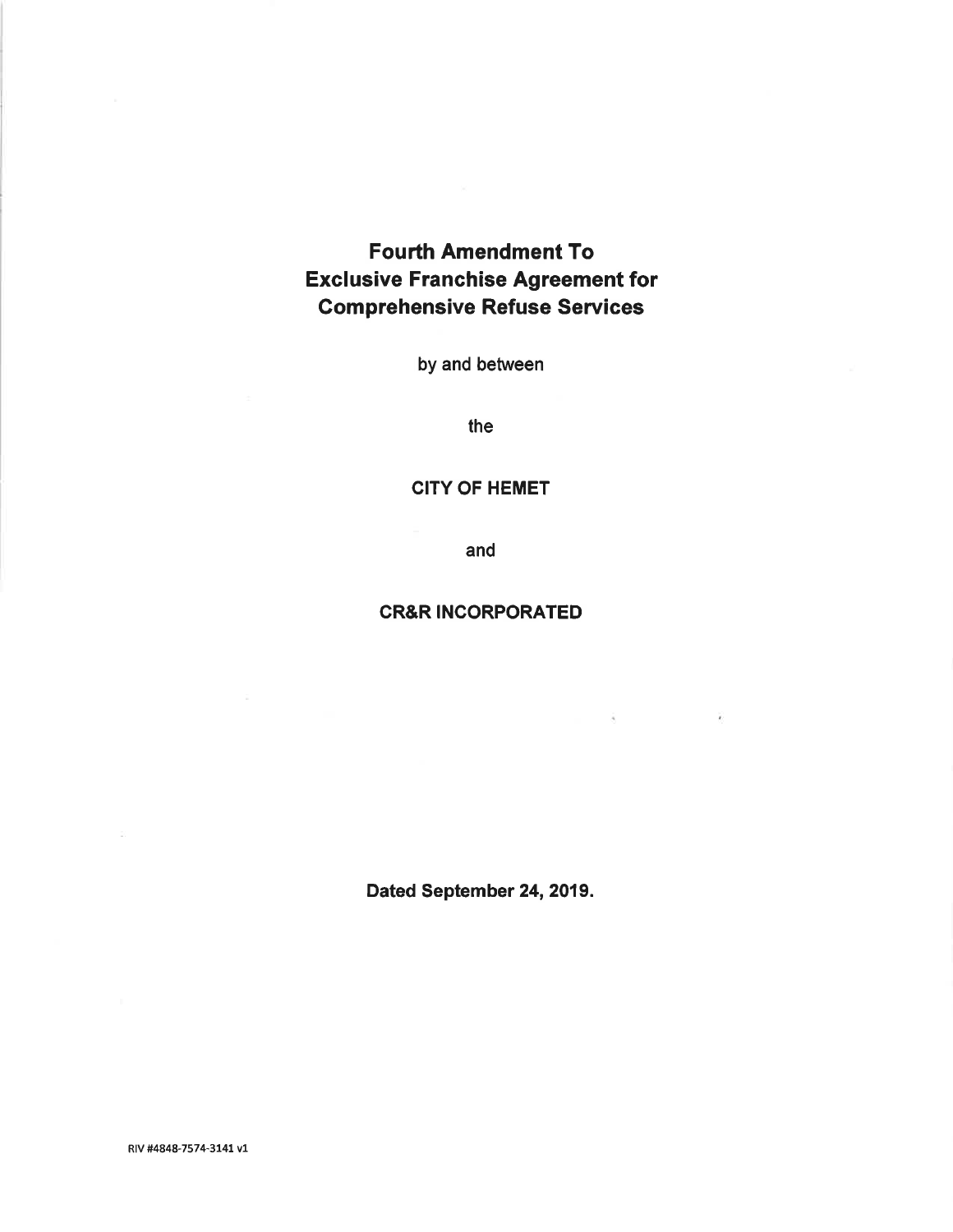# FOURTH AMENDMENT TO EXCLUSIVE FRANCHISE AGREEMENT FOR COMPREHENSIVE REFUSE SERVICE

This Fourth Amendment to the Exclusive Franchise Agreement for Comprehensive Refuse Service ("Fourth Amendment"), which is dated for reference as indicated on the cover page, is hereby entered into by and between the CITY OF HEMET, a California general law city ("City"), and CR&R Incorporated, a California corporation ("Contractor"), as follows:

## RECITALS

- A. City and Contractor entered in that Exclusive Franchise Agreement for Comprehensive Refuse Services, dated October 11, 2011 as approved by City Resolution No. 4458 ("Agreement"). The Agreement provides that Contractor will provide comprehensive solid waste collection and disposal services to, and within, the City of Hemet, under an exclusive franchise, for which Contractor will pay City certain compensation.
- Through the implementation process of the Agreement, City and Contractor identified specific amendments to certain provisions of the Agreement that were necessary to fully implement the arrangement as contemplated by the Parties. City and Contractor thereafter agreed to a First, Second, and Third Amendment (the "**Amendments**") which amended the Agreement. All references to the "Agreement" hereinafter are inclusive of the Agreement as modified by the Amendments.  $B_{\cdot}$
- Recent actions by third party Recyclable Materials purchasers, including without limitation the China Sword initiative and similar programs, which are beyond the ability of the Parties to reasonably control, have resulted in a fundamentally different Recyclable Materials market than existed at the time the Parties entered into the Agreement and are frustrating the original intent of the parties regarding the collection, processing, sale (or similar transaction), and diversion of Recyclable Materials.  $C_{\cdot}$
- The Parties have also identified trends within the insurance industry, including changes in policies, and increase expense of insurance coverage, that make amendment to the insurance provisions of the Agreement desirable to both parties.  $D_{\rm{in}}$
- ln order to fully implement the intent of the Parties, and to ensure the continued collection, processing and diversion of Recyclable Materials for and within City, the Parties have identified specific amendments to the E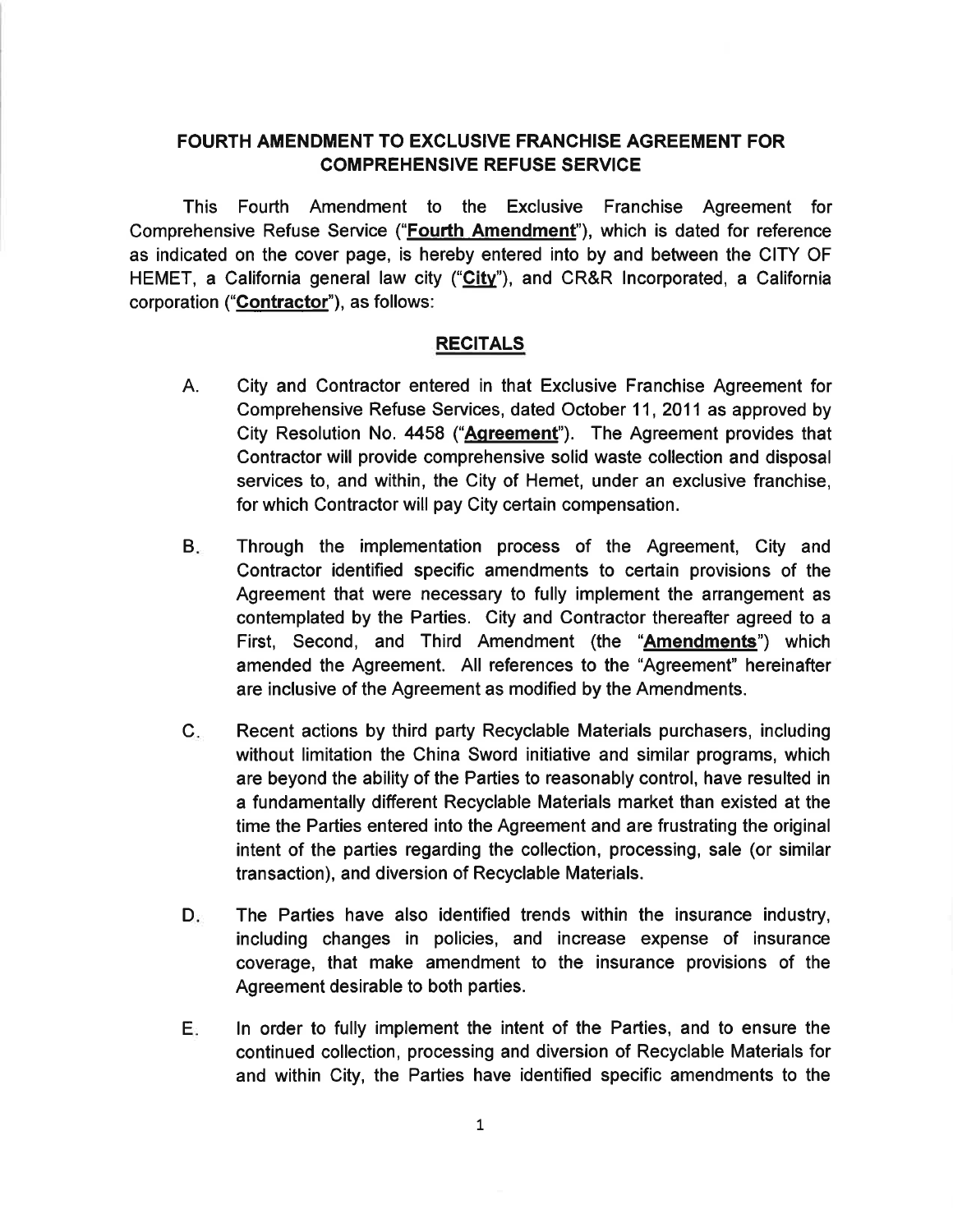Agreement, as set forth in this Fourth Amendment, necessary to address this issue and to protect City's significant interest in the health and safety of its citizens.

## OPERATIVE PROVISIONS

NOW, THEREFORE, in consideration of the promises made and recited herein, and for good and valuable consideration, the receipt and adequacy of which the Parties deem satisfactory, the Parties do hereby enter into this Fourth Amendment:

### 1. AMENDMENTS

1.1 The Agreement is hereby amended by the addition of a new Subsection A "Recycling Materials Fee" to Section 19 "Marketing & Diversion of Recyclable Materials" after the existing paragraph, to read as follows:

"A. Recycling Materials Fee. The intention of the Parties is that Contractor collect, process, and divert all Recyclable Materials collected from Service Recipients as is provided for under this Agreement and that Contractor be permitted to sell (or such other similar transaction) such Recyclable Materials to fully off-set Contractor's reasonable cost for the collection and processing of such material, including obtaining a profit from the sale of such material. The Parties acknowledge that since Parties originally entered into the Agreement, the market for Recyclable Materials has materially changed, due to actions of third party materials purchasers beyond the reasonable ability of either Party to control. The Partíes further acknowledge that, at present, Contractor is not, despite the exercise of commercially reasonable efforts, able to sell such Recyclable Materials for a profit or to fully off-set Contractor's costs to collect and process the Recyclable Materials collected in City. Based on the foregoing, the Parties agree that a Recycling Materials Collection and Processing Fee ("Recycling Fee") shall be added to the schedule of Maximum Permissible Rates attached to the Agreement as "Exhibit 2" that may be charged to each Service Recipient. There may be a separate Recycling Fee for SFD Recipients and another for Commercial and MFD Customers. City shall not be charged the Recycling Fee. The Recycling Fee shall be administratively adjusted on an annual basis each July 1st based on information submitted by Contractor to City at least sixty (60) days prior to the requested adjustment. The adjustment shall not be subject to, and Contractor shall not be entitled to receive, the annual Consumer Price lndex adjustment for the Recycling Fee which is provided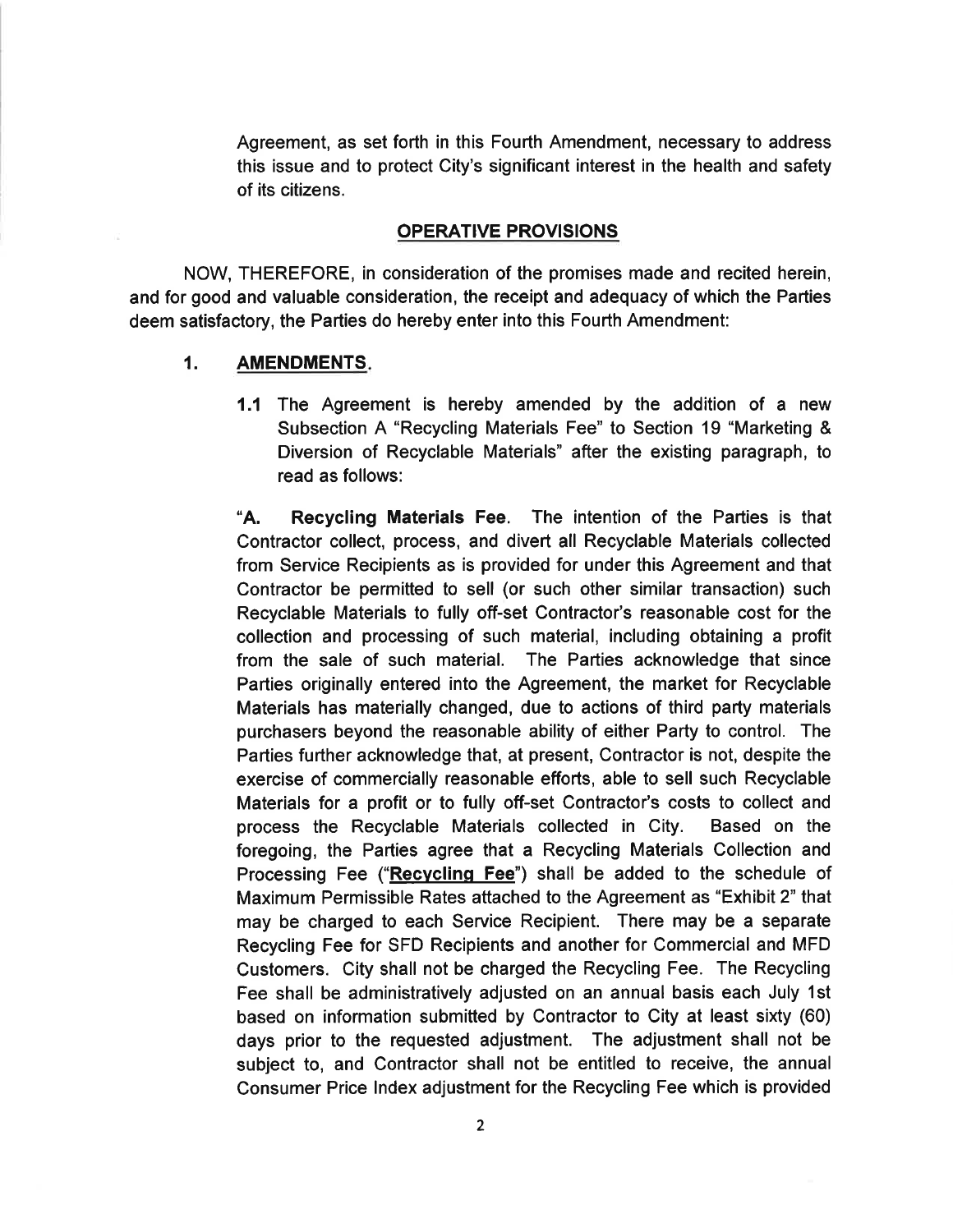for other rates in paragraph 3(b) of subsection A of Section 20 of the Agreement. To support any adjustment, Contractor shall provide verifiable information to City regarding the then existing average material sales price on a per ton basis as compared to the actual average material sales price for the immediate previous calendar year. lt is the intention of the Parties that the Recycling Fee be set to zero and not charged to any Service Recipients during such periods where proceeds from the sale (or other form of transaction) of Recyclable Materials completely or substantially offsets the Contractor's costs to collect and process the Recyclable Materials collected in City."

1.2 The Agreement is hereby amended by the addition or modification of Subsections G, H, l, J, K, L, M, N & O of Section 24 "lndemnity and lnsurance" to read as follows:

G. "Workers' Gompensation lnsurance. Contractor shall obtain and maintain in full force and effect throughout the entire Term of this Agreement full workers' compensation insurance in accord with the provisions and requirements of the Labor Code of the State of California. Copies of policies and endorsements that implement the required coverage shall be filed and maintained with the City Clerk throughout the term of this Agreement. The policy providing coverage shall be amended to provide that the insurance shall not be suspended, voided, canceled, reduced in coverage or in limits except after thirty days' prior written notice by certified mail, return receipt requested, has been given to the City.

H. Liability and Vehicle lnsurance. Contractor shall obtain and maintain, in full force and effect throughout the entire Term of this Agreement, coverage at least as broad as:

- Commercial General Liability (GGL): lnsurance Services Office Form CG 00 01 covering CGL on an "occurrence" basis, including products and completed operations, property damage, bodily injury and personal & advertising injury with limits no less than FIVE MILLION (\$5,000,000) per occurrence and TEN MILLION (\$1 0,000,000) aggregate.  $1<sub>r</sub>$
- Vehicle Liability lnsurance: lnsurance Services Office Form CA 0001 covering Code 1 (any auto), with limits no less than THREE MILLION (\$3,000,000) each accident for bodily injury and property damage. The Vehicle Liability policy shall be endorsed to include Transportation Pollution Liability insurance, covering materials to be 2.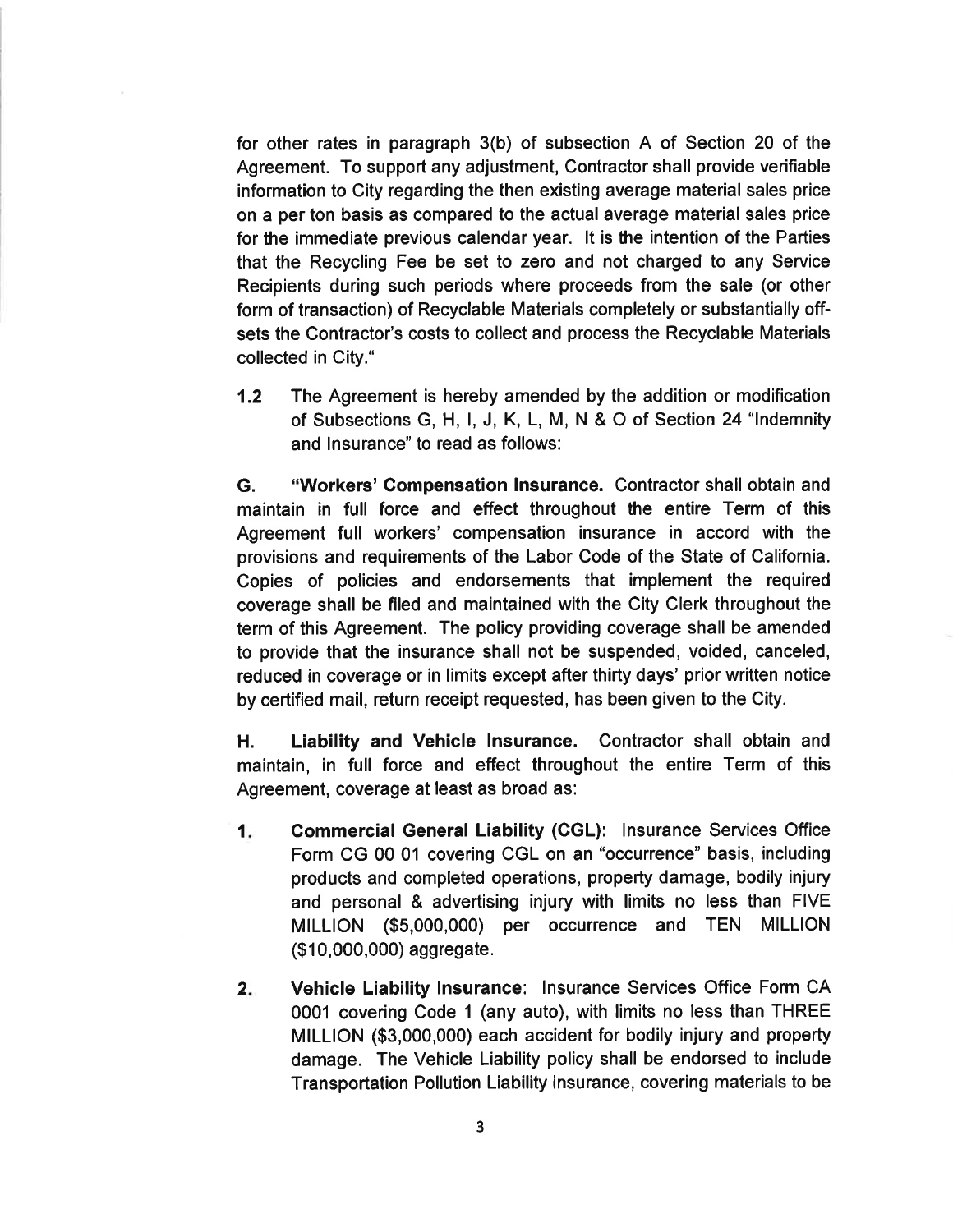transported by Contractor pursuant to this Agreement. This coverage may also be provided on the Pollution Liability policy. Regardless of the coverage limits above, Contractor's coverage must be compliant with the Motor Carrier Act of 1980, California Vehicle Code Sections 34630-34634 and California Health and Safety Code Section 25169.

l. Pollution and/or Environmental lmpairment Liability lnsurance. Contractor shall obtain and maintain in full force and effect for the entire Term of this Agreement, a Pollution Liability and/or Environmental lmpairment Liability policy covering liability arising from the release of Hazardous Waste, or other contaminants, pollutants or irritants with minimum limits of TEN MILLION DOLLARS (\$10,000,000.00) aggregate and FIVE MILLION DOLLARS (\$5,000,000.00) per occurrence, per year. Contractor shall ensure that such coverage shall automatically broaden in its form of coverage to include legislated changes in the definition of Hazardous Waste.

J. Required Rating. The insurance required by this Agreement shall be with insurers which have a minimum AM Best Rating of A- Vll, and which are California-admitted, or optionally, with California non-admitted but authorized insurers who (1) are listed in the California Department of lnsurance List of Approved Surplus Line lnsurers and (2) have a minimum Best Rating of A X. The limits of such insurance coverage, and companies, shall be subject to review and approval by the City's Risk Manager every year and may be increased at that time and match the coverage provided by the City's own liability insurance policy.

K. Evidence of Insurance Coverage; lnsurance Repository. Contemporaneously with the execution of this Agreement, Contractor shall file original certificates of insurance and copies of the policies or executed endorsements and declarations pages evidencing the required insurance coverages with the City Clerk. ln addition, City shall have the right of inspection of all insurance policies required by this Agreement, and to obtain certified copies of such policies, at any time. Contractor also agrees to maintain copies of insurance policies required pursuant to this Agreement for one hundred years (100 years) after the end of the Term during which collection services were provided pursuant to this Agreement. Contractor shall notify City's Risk Manager and City Attorney before destroying copies of such policies. This provision shall survive the expiration of the period during which collection services are to be provided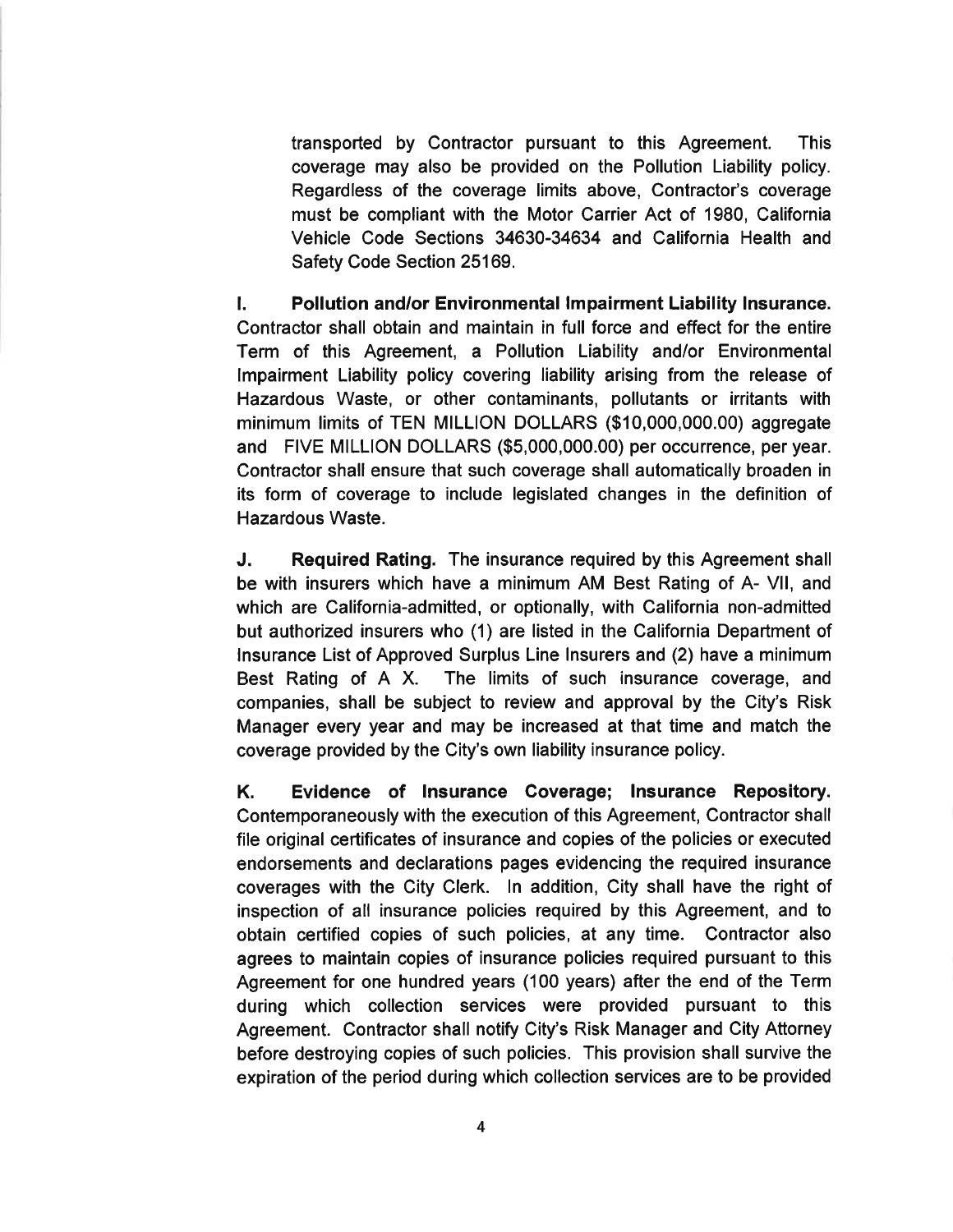under this Agreement. The failure to obtain the required documents at any time shall not waive Contractor's obligation to provide them.

L. Self-lnsurance. Self-insured retentions must be declared to and approved by the City. At the option of the City, the Contractor shall provide coverage to reduce or eliminate such self-insured retentions as respects the City, its officers, officials, employees, and volunteers; or the Contractor shall provide evidence satisfactory to the City guaranteeing payment of losses and related investigations, claim administration, and defense expenses. The policy language shall provide, or be endorsed to provide, that the self-insured retention may be satisfied by either the named insured or City.

M. Reduction of CERCLA and Other Liability. City and Contractor agree to meet annually in the fourth calendar quarter of each year to discuss ways to reduce potential CERCLA and other liabilities to third parties.

N. Broader Coverage/Higher Limits. lf Contractor maintains broader coverage and/or higher limits than the minimums shown above, City requires and shall be entitled to the broader coverage and/or the higher limits maintained by Contractor. Any available insurance proceeds in excess of the specified minimum limits of insurance and coverage shall be available to City.

O. Replacement of Coverage. In the case of the breach of any of the insurance provisions of this Contract, the City may, at the City's option, take out and maintain at the expense of Contractor, such insurance in the name of Contractor as is required pursuant to this Contract, and may deduct the cost of taking out and maintaining such insurance from any sums which may be found or become due to Contractor under this Contract.

P. lndemnity Requirements Not Limiting. Procurement of insurance by Contractor, including the insurance required under this Agreement, shall not be construed to replace, impair or limit Contractor's duties to defend and indemnify provided under this Agreement.

O. Subcontractors. Should the Contractor subcontract out any of the work required under this Agreement, it shall include all subcontractors as insureds under its policies or shall maintain separate certificates and endorsements for each subcontractor. As an alternative, the Contractor

5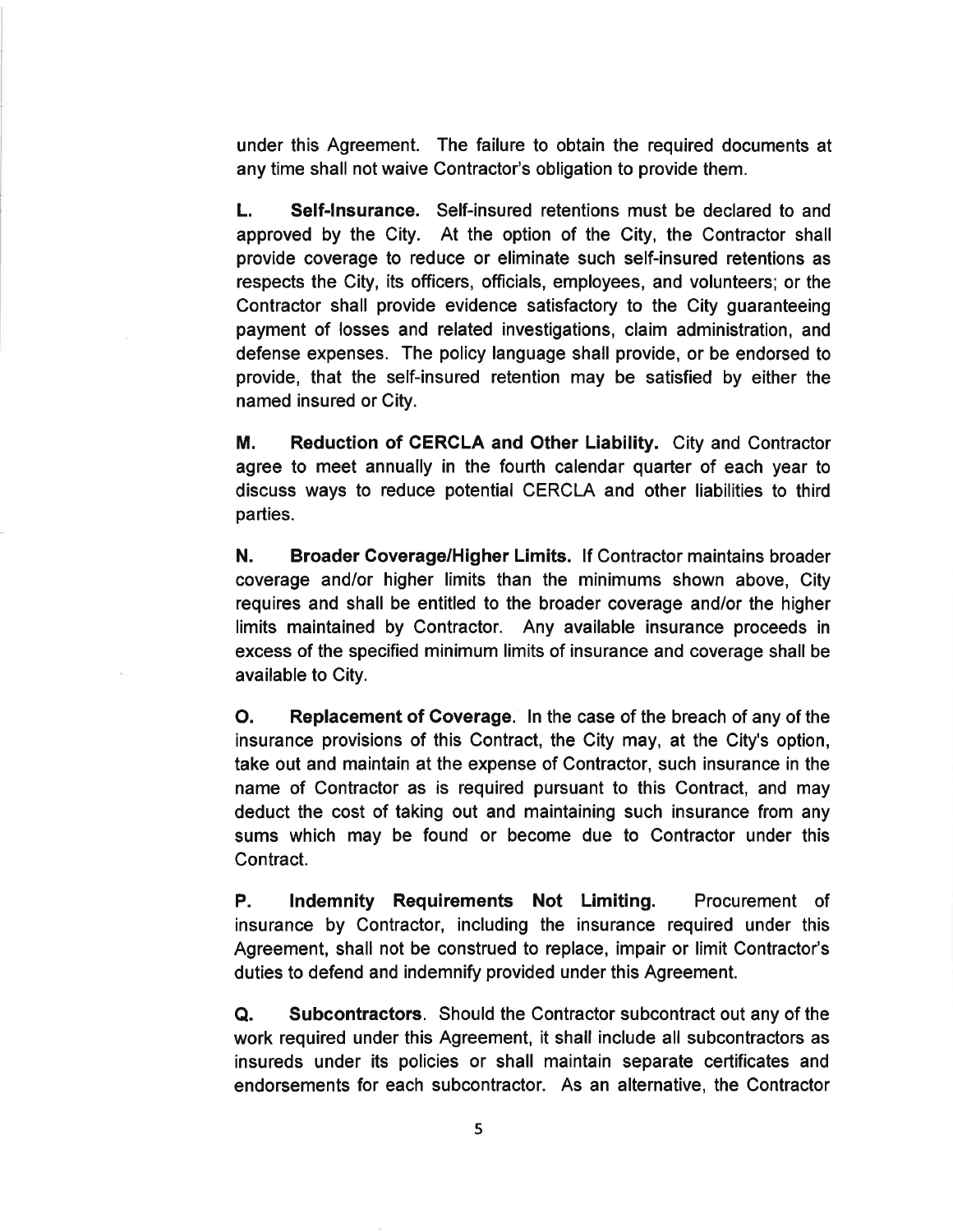may require all subcontractors to provide at their own expense evidence of all the required coverages listed in this Schedule. lf this option is exercised, both the City and the Contractor shall be named as additional insured under the subcontractor's General Liability, Vehicle Liability and Pollution Liability policies. All coverages for subcontractors shall be subject to all the requirements stated herein. The City reserves the right to perform an insurance audit during the course of the project to verify compliance with requirements.

R. Waiver of Subrogation. Contractor hereby grants to City a waiver of subrogation which any insurer may acquire against City, its officers, officials, employees, and volunteers, from Contractor by virtue of the payment of any loss. Contractor agrees to obtain any endorsement that may be necessary to affect this waiver of subrogation but this provision applies regardless of whether or not City has received a waiver of subrogation endorsement from the insurer. The Workers' Compensation policy shall be endorsed with a waíver of subrogation in favor of City for all work performed by the Contractor, its employees, agents, and subcontractors.

S. Additional lnsureds, Primary/Noncontributing, Cancellation. The General Liability, Vehicle Liability, and Pollution Liability policies must contain, or be endorsed to contain, the following provisions:

1. City, its officers, officials, employees, and volunteers are to be covered as additional insureds with respect to liability arising out activities performed by or on behalf of Contractor. General liability coverage can be provided in the form of an endorsement to the Contractor's insurance (at least as broad as ISO Form CG 20 10, CG 11 85 or both CG 20 10, CG 20 26, CG 20 33, or CG 20 38; and CG 20 37 forms if later revisions used).

2. For any claims related to this Agreement, the Contractor's insurance coverage shall be primary insurance coverage at least as broad as ISO CG 20 01 04 13 as respects City, its officers, officials, employees, agents, and volunteers. Any insurance or selfinsurance maintaíned by City, its officers, officials, employees, agents, or volunteers shall be excess of the Contractor's insurance and shall not contribute with it.

3. Each insurance policy required above shall provide that coverage shall not be canceled, except with thirty days' prior written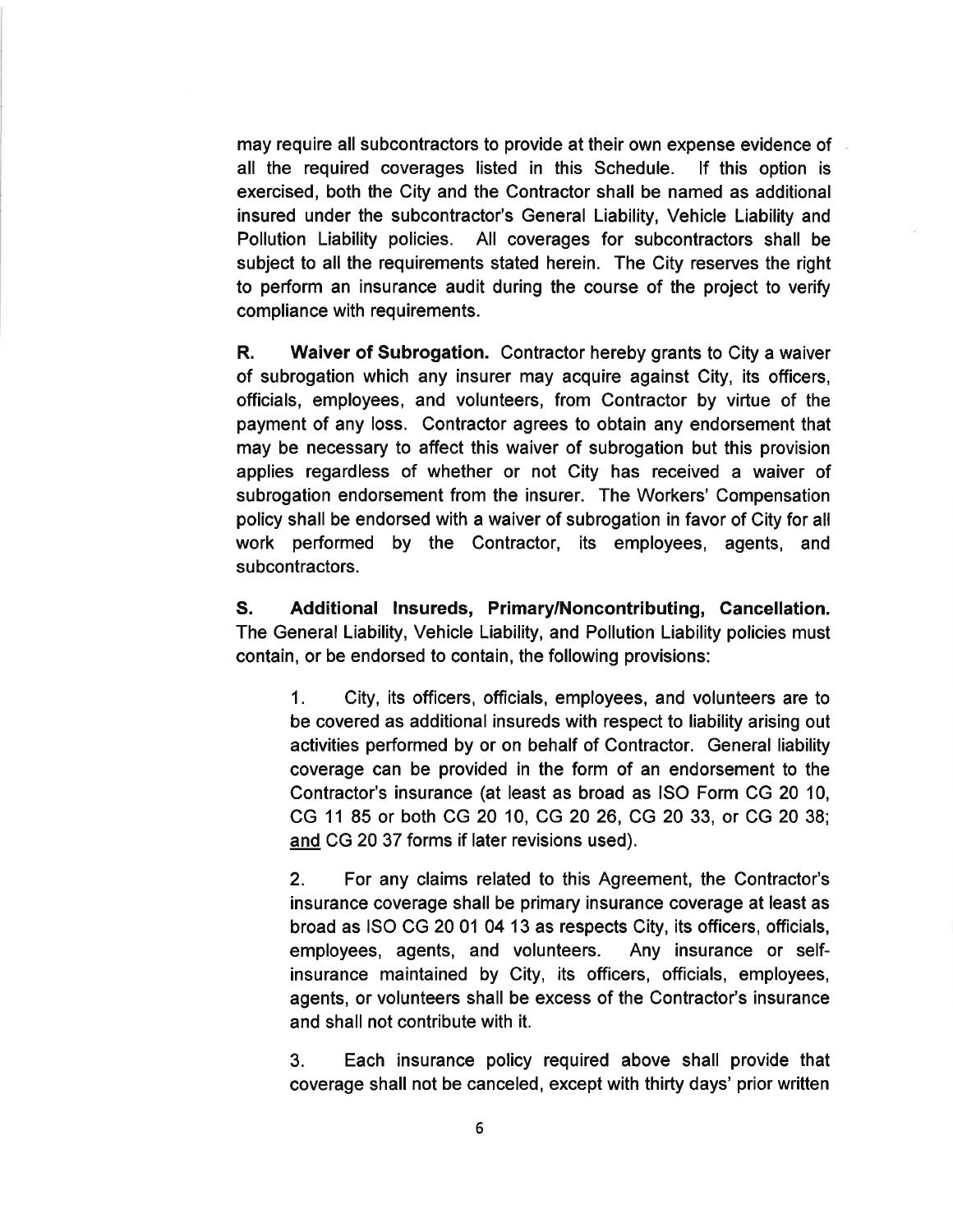notice by certified mail, return receipt requested, and shall also be given to the City in the event of suspension, cancellation, or reduction in coverage or in limits or non-renewal of this policy for whatever reason. Such notice shall be sent to the City Manager, City Attorney and City Clerk."

## 2. GENERAL PROVISIONS.

- 2.1 Remainder Unchanged. Except as specifically modified and amended in this Fourth Amendment, the Agreement (inclusive of the Prior Amendments) remains in full force and effect and binding upon the parties.
- 2.2 lntegration. This Fourth Amendment consists of a cover page and pages 1 through 4, and Exhibit "4" which constitute the entire understanding and agreement of the parties and supersedes all negotiations or previous agreements between the parties with respect to all or any part of the transaction discussed in this Fourth Amendment.
- 2.3 Effective Date. This Fourth Amendment shall not become effective until the date it has been formally approved by City's City Council, and executed by the appropriate representatives of the City and Consultant.
- 2.4 Applicable Law. The laws of the State of California shall govern the interpretation and enforcement of this Second Amendment.
- 2.5 References. All references to the Agreement include all their respective terms and provisions. All defined terms utilized in this Fourth Amendment have the same meaning as provided in the Agreement, unless expressly stated to the contrary in this Fourth Amendment.
- 2.6 Recitals. The Parties agree that the Recitals stated above are true and correct and are incorporated herein.

# [Signature page follows]